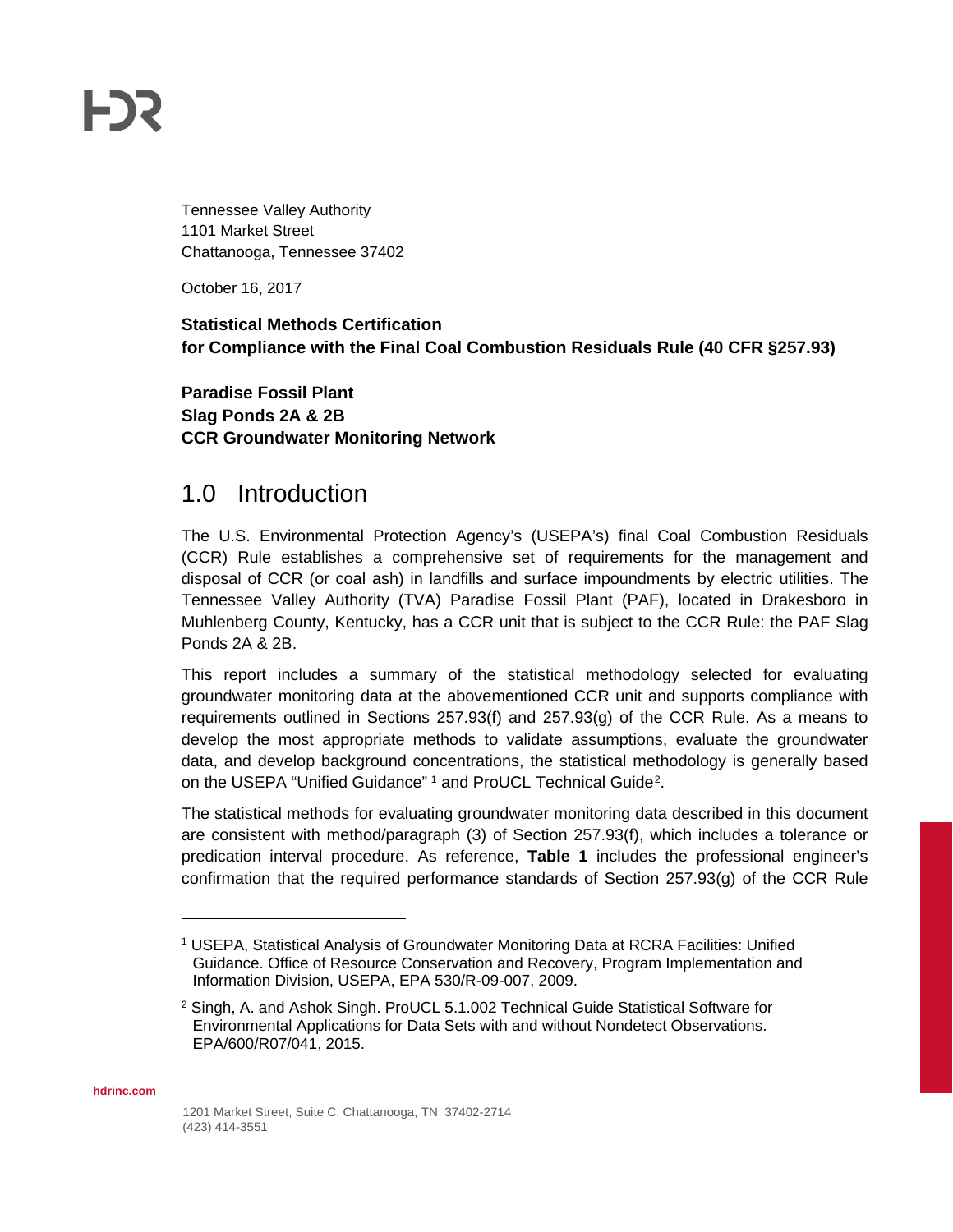have been met, as appropriate, based on the proposed statistical test method, and indicates which sections of this report provide details that indicate compliance with the methodology performance standards.

Groundwater monitoring activities commenced in October 2016 and, at the time of this report, TVA contractors obtained the minimally prescribed number of samples (i.e., "eight independent samples for each background and downgradient well") to comply with the initial timeframe requirements included in §257.90(b) of the CCR Rule. Results from the background wells will be pooled as part of interwell testing for the statistical methods. The groundwater monitoring dataset will continue to be refined as additional data becomes available throughout the life of the CCR Rule groundwater monitoring program.

As the chosen statistical methodology is applied to the groundwater quality data for determining background concentrations and evaluating downgradient sampling results, revisions to the statistical methods may be warranted to ensure the groundwater monitoring data is evaluated appropriately. TVA reserves the right to use any other statistical test(s) that, as allowed by the CCR Rule, would meet the performance standards established by §257.93(g) of the CCR Rule. If the statistical analysis method(s) described herein are subsequently revised, TVA will submit a Management of Change form into its Operating Record along with the revised copy of the backup documentation followed by its posting onto the corresponding TVA-managed CCR Rule web site. Pursuant to the CCR Rule requirements, the enclosed Professional Engineer's certification record will also be revised to conform to the description of the updated statistical methods and data set modifications.

| <b>Performance Standards</b>                                                                                                                                                                                                                                                                                                                                                                                                                                                                                                                                                                                                                                                 | <b>Compliance with</b><br><b>Standard</b>                                                                                                   |
|------------------------------------------------------------------------------------------------------------------------------------------------------------------------------------------------------------------------------------------------------------------------------------------------------------------------------------------------------------------------------------------------------------------------------------------------------------------------------------------------------------------------------------------------------------------------------------------------------------------------------------------------------------------------------|---------------------------------------------------------------------------------------------------------------------------------------------|
| (1) The statistical method used to evaluate groundwater monitoring data shall be<br>appropriate for the distribution of constituents. Normal distributions of data values shall<br>use parametric methods. Non-normal distributions shall use non-parametric methods. If<br>the distribution of the constituents is shown by the owner or operator of the CCR unit to<br>be inappropriate for a normal theory test, then the data must be transformed or a<br>distribution-free (non-parametric) theory test must be used. If the distributions for the<br>constituents differ, more than one statistical method may be needed.                                              | Yes.<br>See Sections 2 and 3.<br>(Note that Gamma<br>distribution is included in<br>the methodology and<br>will be used as<br>appropriate.) |
| (2) If an individual well comparison procedure is used to compare an individual<br>compliance well constituent concentration with background constituent concentrations<br>or a groundwater protection standard, the test shall be done at a Type I error level no<br>less than 0.01 for each testing period. If a multiple comparison procedure is used, the<br>Type I experiment wise error rate for each testing period shall be no less than 0.05;<br>however, the Type I error of no less than 0.01 for individual well comparisons must be<br>maintained. This performance standard does not apply to tolerance intervals, prediction<br>intervals, or control charts. | <b>Not Applicable.</b><br>This approach is not<br>included in the chosen<br>statistical test method.                                        |

#### **Table 1: 40 CFR §257.93(g) Statistical Methods Performance Standards (1) through (6)**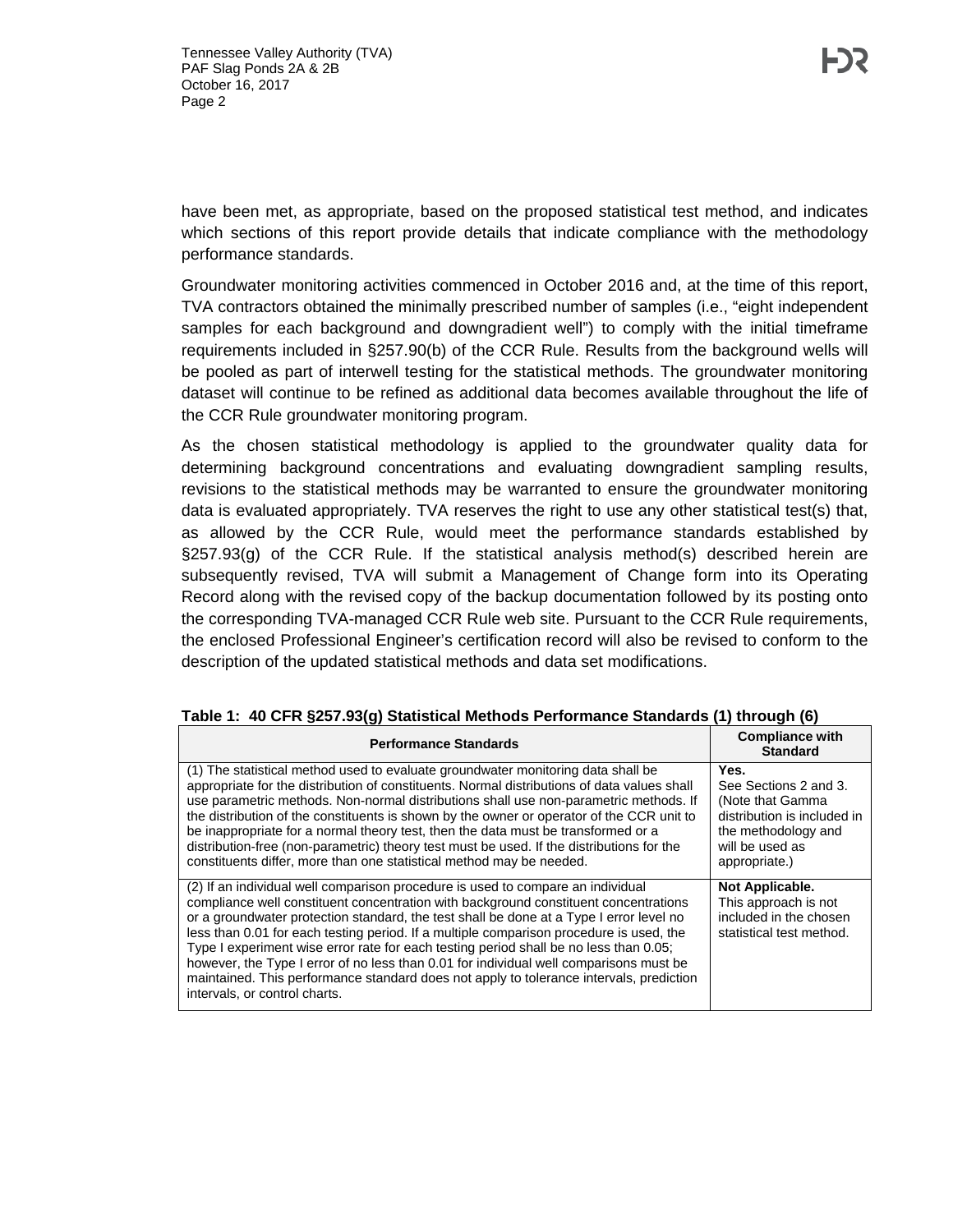| <b>Performance Standards</b>                                                                                                                                                                                                                                                                                                                                                                                                                                                                                                                                                                 | <b>Compliance with</b><br><b>Standard</b>                                                     |
|----------------------------------------------------------------------------------------------------------------------------------------------------------------------------------------------------------------------------------------------------------------------------------------------------------------------------------------------------------------------------------------------------------------------------------------------------------------------------------------------------------------------------------------------------------------------------------------------|-----------------------------------------------------------------------------------------------|
| (3) If a control chart approach is used to evaluate groundwater monitoring data, the<br>specific type of control chart and its associated parameter values shall be such that this<br>approach is at least as effective as any other approach in this section for evaluating<br>groundwater data. The parameter values shall be determined after considering the<br>number of samples in the background data base, the data distribution, and the range of<br>the concentration values for each constituent of concern.                                                                      | Not Applicable.<br>This approach is not<br>included in the chosen<br>statistical test method. |
| (4) If a tolerance interval or a prediction interval is used to evaluate groundwater<br>monitoring data, the levels of confidence and, for tolerance intervals, the percentage of<br>the population that the interval must contain, shall be such that this approach is at least<br>as effective as any other approach in this section for evaluating groundwater data.<br>These parameters shall be determined after considering the number of samples in the<br>background data base, the data distribution, and the range of the concentration values<br>for each constituent of concern. | Yes.<br>See Sections 3 and 4.                                                                 |
| (5) The statistical method must account for data below the limit of detection with one or<br>more statistical procedure that shall be at least as effective as any other approach in<br>this section for evaluating groundwater data. Any practical quantitation limit that is used<br>in the statistical method shall be the lowest concentration level that can be reliably<br>achieved within specified limits of precision and accuracy during routine laboratory<br>operating conditions that are available to the facility.                                                            | Yes.<br>See Sections 2 and 3.                                                                 |
| (6) If necessary, the statistical method must include procedures to control or correct for<br>seasonal and spatial variability as well as temporal correlation in the data.                                                                                                                                                                                                                                                                                                                                                                                                                  | Yes.<br>See Sections 2 and 3.                                                                 |

### 2.0 Preliminary Data Analysis

Preliminary data analysis (PDA) includes multiple steps used to assess and transform data (where necessary) for use in producing background concentrations The PDA includes producing descriptive statistics such as sample size, number and percentage of detects and non-detects (NDs), location (mean, median) and spread statistics (standard deviation, skewness). Rosner's and Dixson's tests will be used to flag potential outliers. Side-by-side boxplots will be used to understand the level of spatial variability for sites with more than one background well. Graphical analysis will be used to aid in visualizing outliers (box-plots, Q-Q plots), distributions (scatter plots), and seasonality (side-by-side box-plots) depending on the quantity and quality of the data. If seasonality is observed (and there is sufficient data per season), deseasonalization of the data will be done prior to testing for trends over time. The parametric maximum likelihood regression method can test for statistically significant trends even with the presence of NDs under parametric distribution assumptions. The Mann-Kendall test is appropriate for testing for statistically significant trends for non-parametric distributions. Various goodness-of-fit tests will be used to discern if a constituent's distribution is best explained by a parametric distribution such as the normal, lognormal or gamma or by a nonparametric distribution.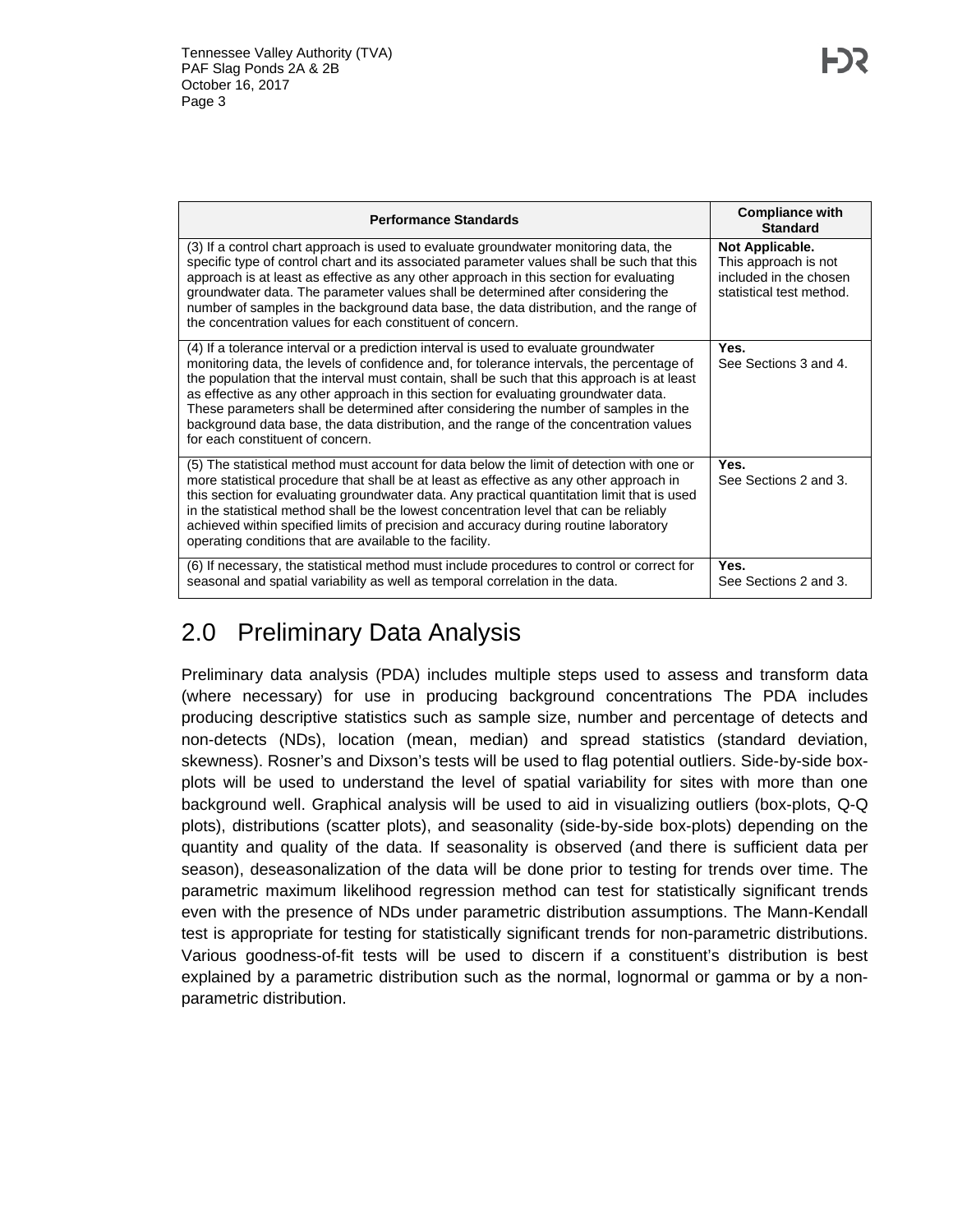#### 3.0 Compute Background Concentrations

To identify statistically significant increases (SSIs) in downgradient monitoring wells, the Unified Guidance recommends computing background concentrations for constituents being evaluated using upper prediction limits (UPLs) during detection monitoring. UPLs are suitable for detection monitoring primarily due to the potential and likely need for retesting. Using the data from the selected period of record, UPLs will be computed for each constituent in Appendix III of the CCR Rule. The only constituent/parameter that may require both upper and lower prediction limits (LPL) is pH. A minimum of eight valid background samples should be obtained prior to producing UPLs.

The EPA's software package ProUCL has incorporated algorithms to produce UPLs under varying distribution assumptions such as normal, lognormal, gamma and non-parametric with and without NDs. For background samples with NDs, ProUCL incorporates the regression on order statistic (ROS) and Kaplan-Meier (KM) techniques to impute values for the NDs under parametric distributional assumptions prior to estimating the appropriate UPL test statistics.

The formulation of the prediction limit may vary with the particulars of the test to be made and the characteristics of the data involved such as the type of distribution, the sample size, presence of NDs, and level of skewness, but for illustration, under normal distribution assumptions with no NDs, the formula for the prediction limit for 1 future or independent observation is:

$$
UPL = \bar{x} + t_{1-\alpha,n-1}S\sqrt{1+\frac{1}{n}}
$$

**Where** 

| $\bar{x}$    | background sample mean                           |
|--------------|--------------------------------------------------|
| -S           | background standard deviation                    |
| $\mathbf{t}$ | Student's t with $1-\alpha$ degrees of freedom   |
| $\propto$    | false positive rate (test significance level)    |
| n            | number of observations in the background dataset |

The UPL offers the advantage of controlling false positive rates when testing an exact number of multiple independent or future observations. A false positive rate captures the risk that the UPL test statistic will indicate an SSI for a concentration when it is not true. A typical false positive rate is 5 percent.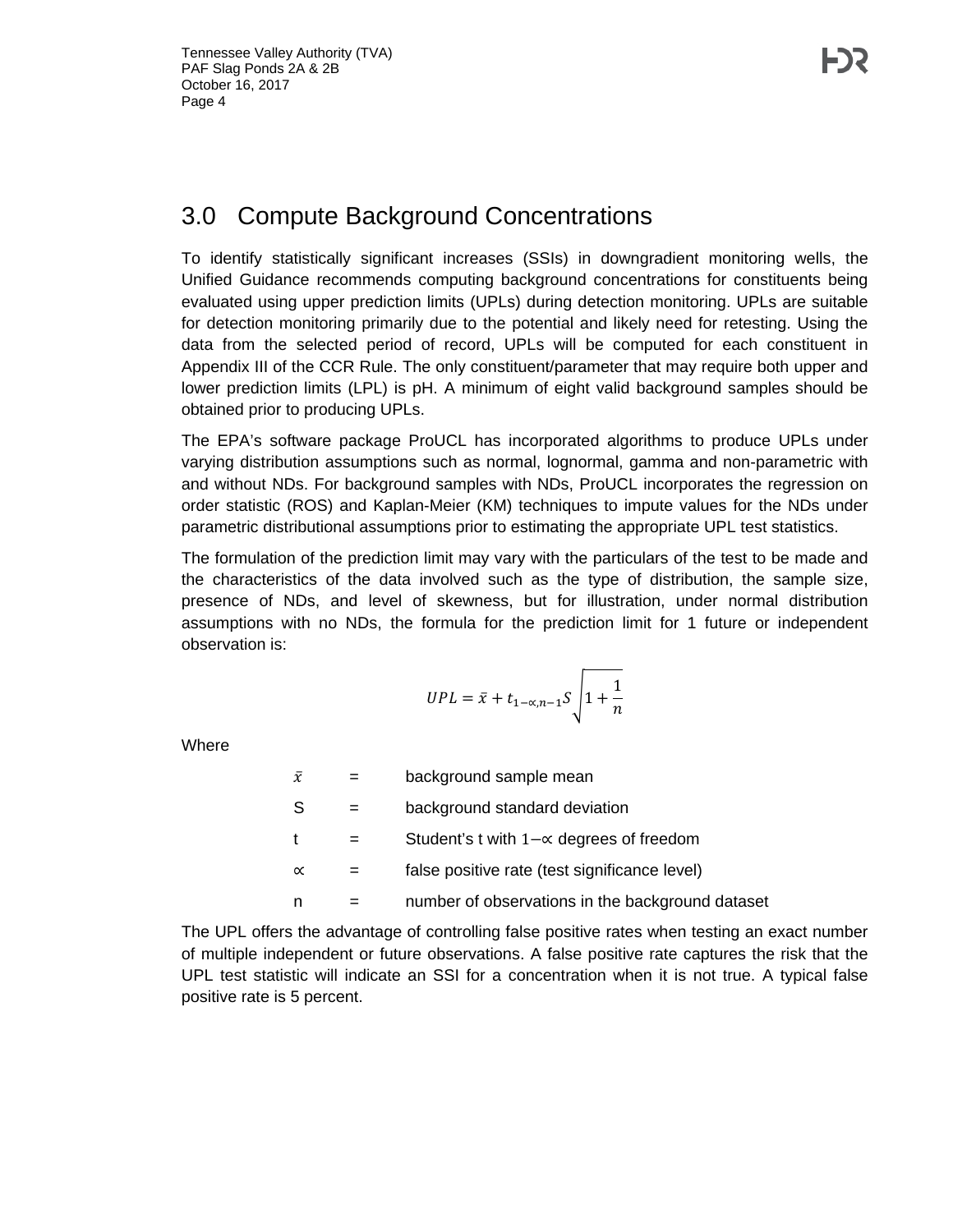The test significance level  $(x)$  is the false positive error rate assigned to an individual test. Adjustments are required for the test significance level  $(x)$  to adjust for the increase in the false positive rate when more than one sample of a constituent is tested for an SSI over background. The aggregation of the individual false positive rates over multiple comparisons should not exceed 10 percent, (i.e., the cumulative significance level) as recommended by the Unified Guidance.

#### 4.0 Test for Statistically Significant Increases

For detection monitoring, the UPL test statistic will be the threshold for determining if a downgradient observation represents an SSI over background or not. Resampling of wells where an SSI has occurred can either verify the initial evidence of a release or disconfirm it, while avoiding unnecessary false positives.

If a downgradient observation is greater than the appropriate UPL during detection monitoring, then that concentration represents an SSI over background. One exception is pH. If a downgradient observation is less than the LPL, then an SSI for pH has occurred over background. The CCR Rule indicates that if an SSI over background is identified at the waste boundary for one or more Appendix III constituents during detection monitoring, then the owner or operator of the CCR unit must, within 90 days: 1) establish an assessment monitoring program, 2) demonstrate that a source other than the CCR unit caused the SSI over background, or 3) demonstrate that the SSI over background resulted from error in sampling, analysis, statistical evaluation, or natural variation in groundwater quality. Written documentation must also be completed and certified by a qualified professional engineer within the 90 day timeframe.

If sources other than the CCR Unit, natural variability or errors have been ruled out as the reason for the SSI, the one-of-m pass method (i.e., verification sampling), as described in the Unified Guidance (see Chapter 19), allows for an efficient plan to confirm if an SSI over background identified during detection monitoring resulted from the CCR unit. Depending on the number of background samples and the desired site-wide false positive rate, and the available time period in which to do the resampling, either a 1-of-2 or 3 pass method is recommended should verification sampling be considered.